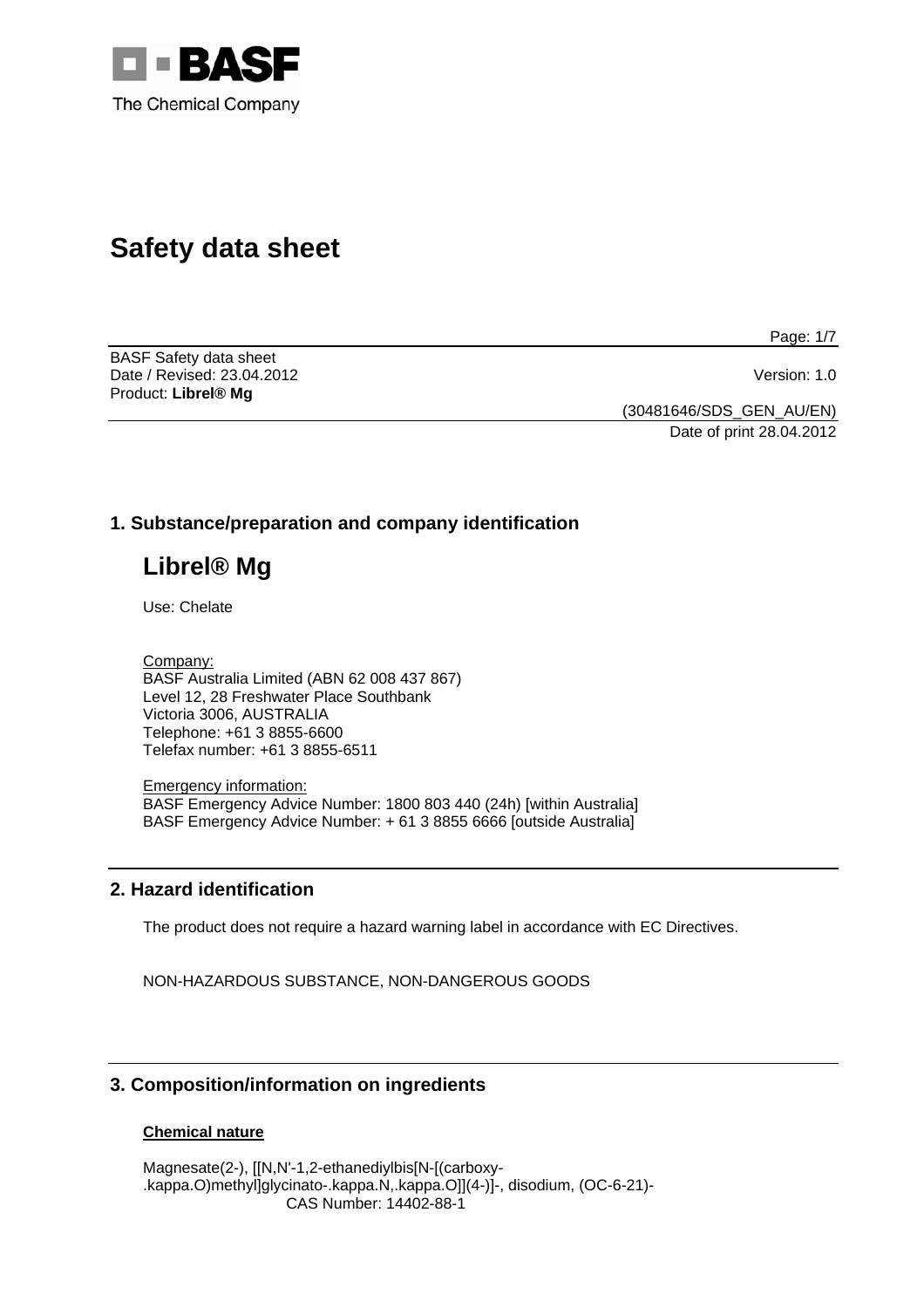Page: 2/7

BASF Safety data sheet Date / Revised: 23.04.2012 Version: 1.0 Product: **Librel® Mg**

(30481646/SDS\_GEN\_AU/EN)

Date of print 28.04.2012

EC-Number: 238-372-3

## **4. First-Aid Measures**

General advice: Remove contaminated clothing.

If inhaled: Keep patient calm, remove to fresh air, seek medical attention.

On skin contact: Wash thoroughly with soap and water.

On contact with eyes: Wash affected eyes for at least 15 minutes under running water with eyelids held open.

On ingestion: Rinse mouth and then drink plenty of water.

Note to physician:

Symptoms: No significant symptoms are expected due to the non-classification of the product. Treatment: Treat according to symptoms (decontamination, vital functions), no known specific antidote.

## **5. Fire-Fighting Measures**

Suitable extinguishing media: dry powder, foam, carbon dioxide, water spray

Unsuitable extinguishing media for safety reasons: water jet

Specific hazards: carbon oxides, nitrogen oxides

Special protective equipment: Wear a self-contained breathing apparatus.

Further information:

The degree of risk is governed by the burning substance and the fire conditions. Contaminated extinguishing water must be disposed of in accordance with official regulations.

## **6. Accidental Release Measures**

Personal precautions:

Avoid dust formation. Use personal protective clothing. Information regarding personal protective measures see, chapter 8.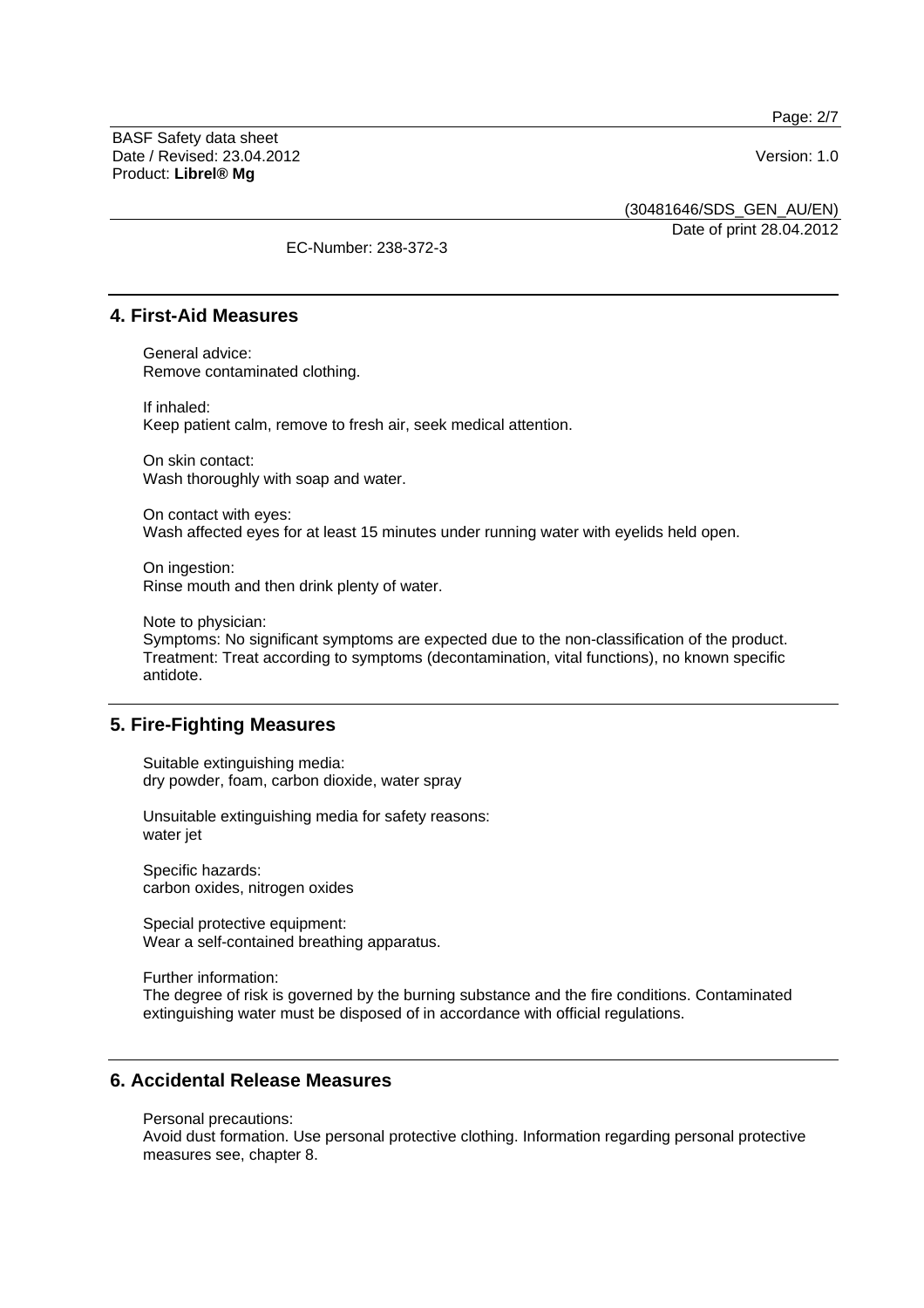Page: 3/7

BASF Safety data sheet Date / Revised: 23.04.2012 Version: 1.0 Product: **Librel® Mg**

(30481646/SDS\_GEN\_AU/EN)

Date of print 28.04.2012

Environmental precautions: Contain contaminated water/firefighting water. Do not discharge into drains/surface waters/groundwater.

Methods for cleaning up or taking up: For small amounts: Pick up with suitable appliance and dispose of. For large amounts: Contain with dust binding material and dispose of. Avoid raising dust.

## **7. Handling and Storage**

#### **Handling**

Breathing must be protected when large quantities are decanted without local exhaust ventilation.

Protection against fire and explosion: Avoid dust formation. Take precautionary measures against static discharges.

Dust explosion class: none.

#### Storage

Further information on storage conditions: Keep container tightly closed and dry; store in a cool place.

## **8. Exposure controls and personal protection**

Components with workplace control parameters

no exposure standard allocated

#### Personal protective equipment

#### Respiratory protection:

Suitable respiratory protection for lower concentrations or short-term effect: Particle filter with medium efficiency for solid and liquid particles (e.g. EN 143 or 149, Type P2 or FFP2)

#### Hand protection:

Chemical resistant protective gloves

Suitable materials also with prolonged, direct contact (Recommended: Protective index 6, corresponding > 480 minutes of permeation time according to EN 374):

e.g. nitrile rubber (0.4 mm), chloroprene rubber (0.5 mm), polyvinylchloride (0.7 mm) and other Supplementary note: The specifications are based on tests, literature data and information of glove manufacturers or are derived from similar substances by analogy. Due to many conditions (e.g. temperature) it must be considered, that the practical usage of a chemical-protective glove in practice may be much shorter than the permeation time determined through testing.

Manufacturer's directions for use should be observed because of great diversity of types.

Eye protection: Safety glasses with side-shields.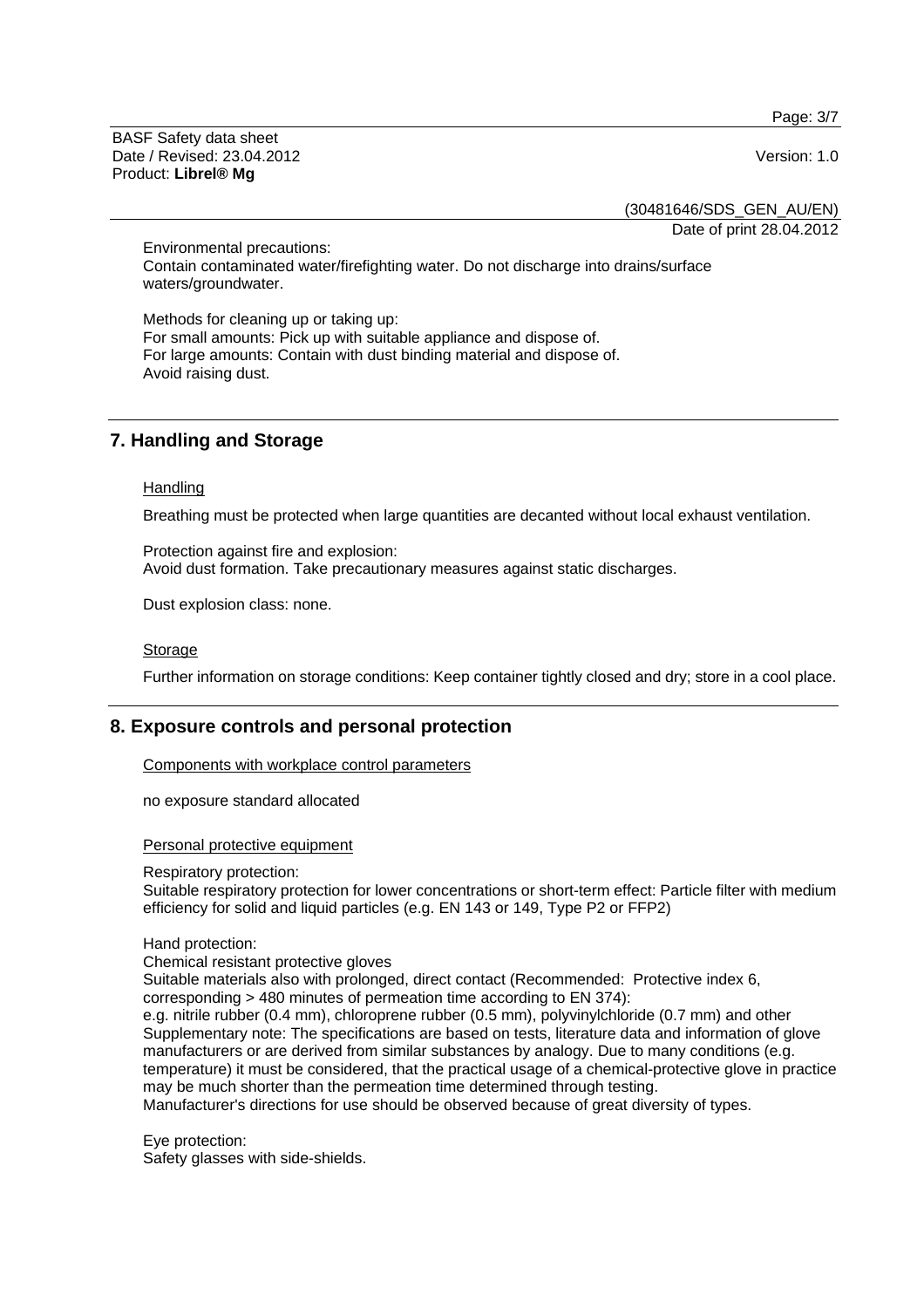Page: 4/7

BASF Safety data sheet Date / Revised: 23.04.2012 Version: 1.0 Product: **Librel® Mg**

(30481646/SDS\_GEN\_AU/EN)

Date of print 28.04.2012

Body protection:

Body protection must be chosen depending on activity and possible exposure, e.g. apron, protecting boots, chemical-protection suit (according to EN 14605 in case of splashes or EN ISO 13982 in case of dust).

General safety and hygiene measures:

Handle in accordance with good industrial hygiene and safety practice. Wearing of closed work clothing is recommended.

## **9. Physical and Chemical Properties**

| Form:<br>Colour:<br>Odour:                      | free flowing fine granules<br>white<br>mild                                                              |              |
|-------------------------------------------------|----------------------------------------------------------------------------------------------------------|--------------|
| pH value:                                       | $5 - 7$<br>(20 g/l)                                                                                      |              |
| Melting point:                                  | not applicable                                                                                           |              |
| Boiling point:                                  | not applicable                                                                                           |              |
| Flash point:                                    | not applicable                                                                                           |              |
| Lower explosion limit:                          | not applicable                                                                                           |              |
| Upper explosion limit:                          | not applicable                                                                                           |              |
| Self ignition:                                  | not self-igniting                                                                                        |              |
| Explosion hazard:<br>Fire promoting properties: | not applicable<br>not fire-propagating                                                                   |              |
| Vapour pressure:                                | < 0.000001 hPa<br>(25 °C)                                                                                |              |
| Bulk density:                                   | 600 - 900 kg/m3                                                                                          |              |
| Solubility in water:                            |                                                                                                          |              |
|                                                 | approx. 400 g/l<br>(20 °C)<br>Partitioning coefficient n-octanol/water (log Pow):<br>$-8.841$<br>(25 °C) | (calculated) |
| Viscosity, dynamic:                             | not applicable                                                                                           |              |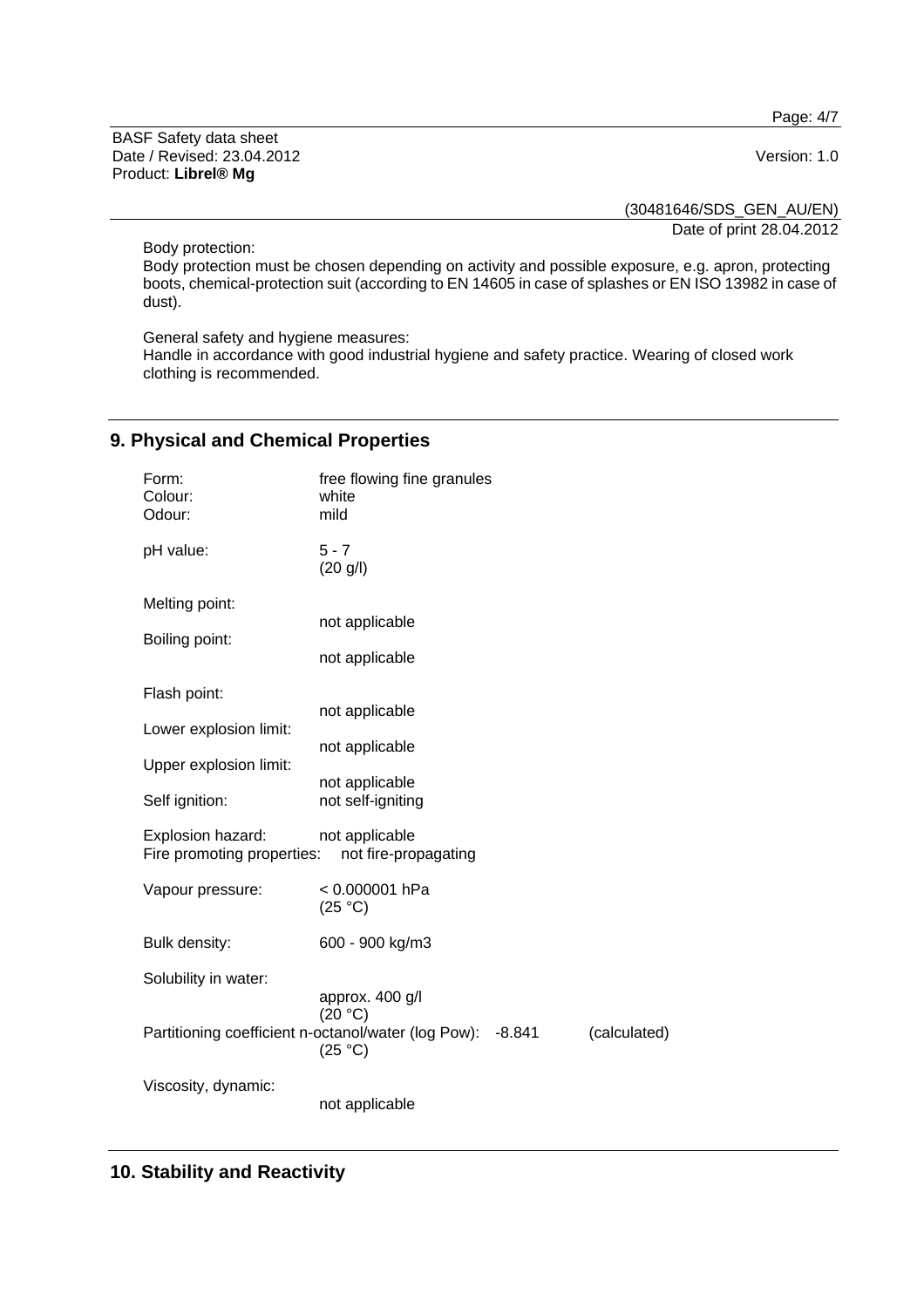Page: 5/7

BASF Safety data sheet Date / Revised: 23.04.2012 Version: 1.0 Product: **Librel® Mg**

(30481646/SDS\_GEN\_AU/EN)

Date of print 28.04.2012

Conditions to avoid: Avoid dust formation. Avoid extreme temperatures.

Substances to avoid: strong bases, oxidizing agents

Hazardous reactions: The product is not a dust explosion risk as supplied; however the build-up of fine dust can lead to a risk of dust explosions.

Hazardous decomposition products: No hazardous decomposition products if stored and handled as prescribed/indicated.

## **11. Toxicological Information**

#### **Acute toxicity**

Assessment of acute toxicity: Virtually nontoxic after a single ingestion.

LD50 rat (oral): > 2,000 mg/kg

#### **Irritation**

Assessment of irritating effects: Not irritating to eyes and skin.

Primary skin irritation: non-irritant

Primary irritations of the mucous membrane: non-irritant

#### **Sensitization**

Assessment of sensitization: There is no evidence of a skin-sensitizing potential.

#### **Other relevant toxicity information**

The product has not been tested. The statements on toxicology have been derived from products of a similar structure and composition.

## **12. Ecological Information**

#### **Ecotoxicity**

Assessment of aquatic toxicity: There is a high probability that the product is not acutely harmful to aquatic organisms.

Toxicity to fish: > 100 mg/l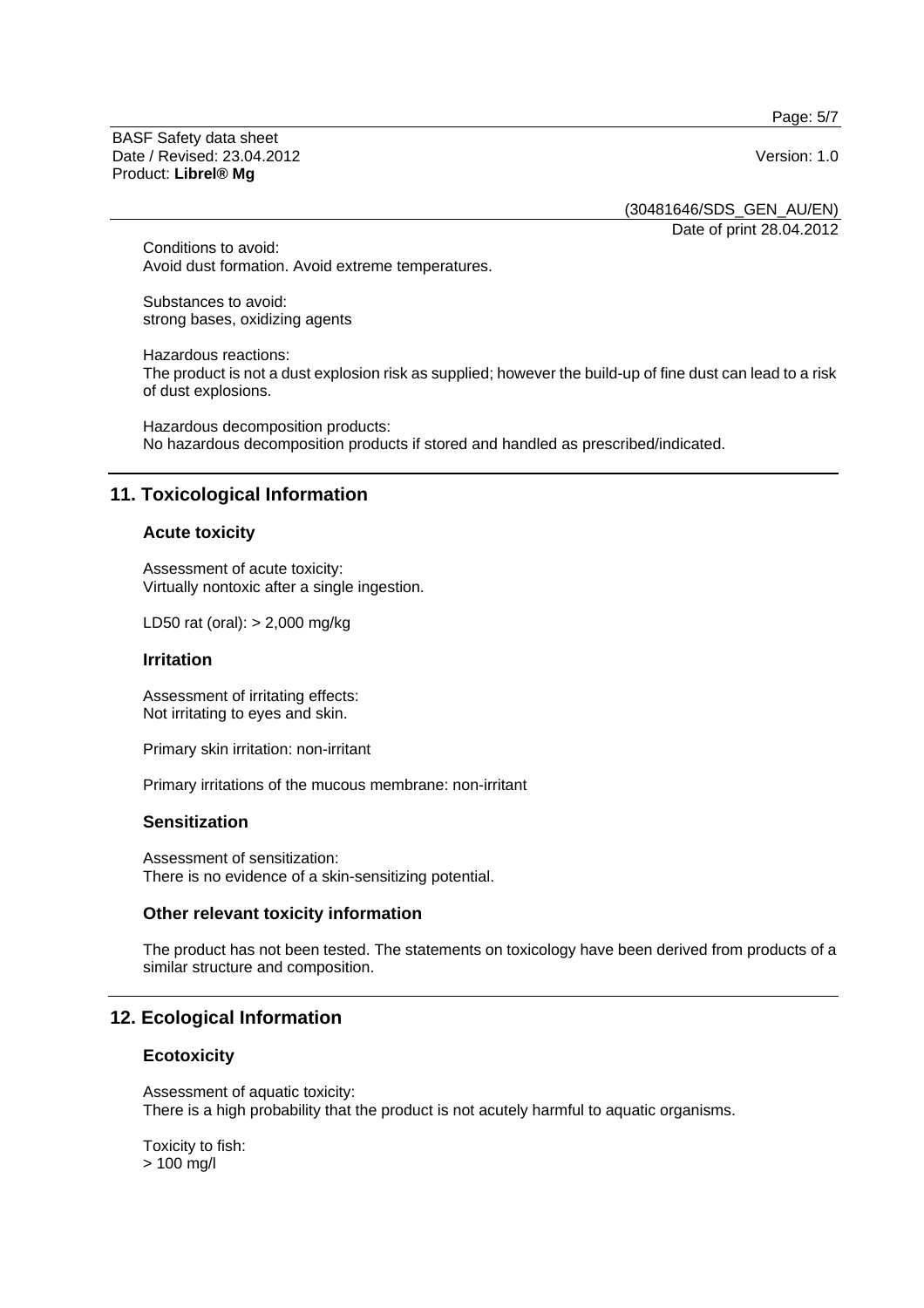Page: 6/7

BASF Safety data sheet Date / Revised: 23.04.2012 Version: 1.0 Product: **Librel® Mg**

(30481646/SDS\_GEN\_AU/EN)

Date of print 28.04.2012

#### **Mobility**

Assessment transport between environmental compartments: No data available.

#### **Persistence and degradability**

Assessment biodegradation and elimination (H2O): Poorly biodegradable.

### **Bioaccumulation potential**

Bioaccumulation potential: Accumulation in organisms is not to be expected.

## **Additional information**

Other ecotoxicological advice: Do not discharge product into the environment without control.

The product has not been tested. The statements on ecotoxicology have been derived from products of a similar structure and composition.

## **13. Disposal Considerations**

Must be disposed of or incinerated in accordance with local regulations.

Contaminated packaging: Uncontaminated packaging can be re-used. Packs that cannot be cleaned should be disposed of in the same manner as the contents.

## **14. Transport Information**

**Domestic transport:**  Not classified as a dangerous good under transport regulations **Sea transport**  IMDG Not classified as a dangerous good under transport regulations **Air transport**  IATA/ICAO

Not classified as a dangerous good under transport regulations